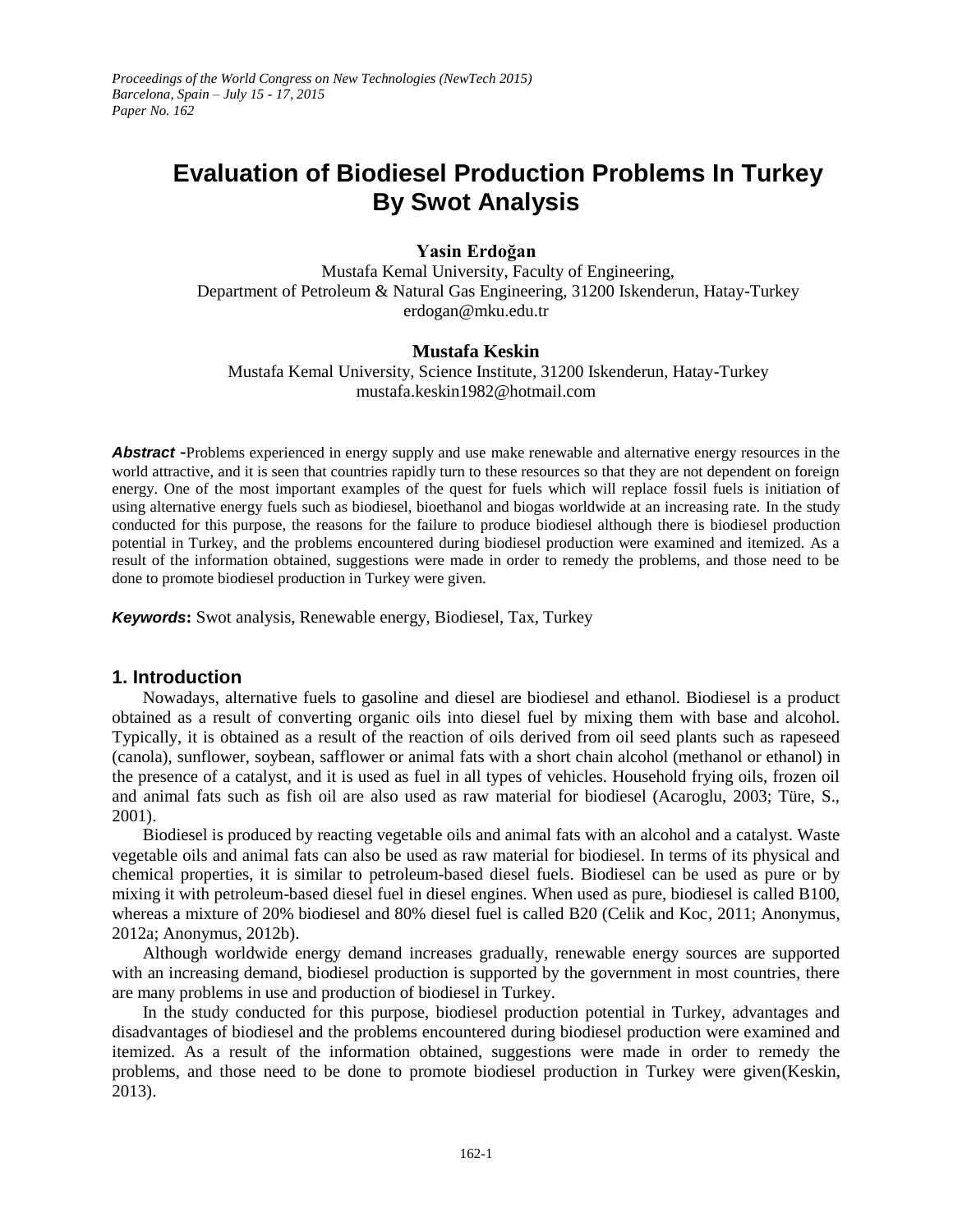# **2. Previous Work**

Numerous national and international studies on biodiesel were conducted. However, most studies are based on production of biodiesel from different raw materials and materials.

In the article by Aksoy (2010) entitled "Biodiesel as an alternative energy source and its production processes", disadvantages of fossil fuels were mentioned and usability of biodiesel as an alternative to fossil fuels was suggested.

The book entitled "Biodiesel, the fuel of the third millennium" by Öğüt and Oguz (2006) includes the following topics: challenges arising from use of fossil fuels, renewable energy, historical development of use of biodiesel in diesel engines as a fuel, worldwide status of biodiesel, definition of biodiesel, advantages of biodiesel, drawbacks of biodiesel, technical features of biodiesel, growing certain oil plants, obtaining oil from seeds, methods for conversion of biological oils into fuel, glycerin separation method, implementation of automation system in biodiesel production, biodiesel production cost, standards and technical specifications of biodiesel, biodiesel environment and health, the legislation on biodiesel in Turkey, current state of biodiesel production in Turkey.

In the article by Yasar and Eren (2008) entitled "Environmental impact of petrodiesel used in the agricultural sector in Turkey and its comparison with biodiesel alternative", energy problems in Turkey were represented and it was also mentioned that Turkey imports 90% of petrol, the most important source of energy, and 70% of Turkey's total energy is met by importing.

# **3. Research and Findings**

All problems in the production of biodiesel in Turkey were investigated from the standpoint of producers, consumers and supervisory agencies. As a result, these problems were reduced to 11 items, which are

- Problems associated with biodiesel in terms of high emission value of NOx in fuel emissions,
- Problems in supply of raw materials,
- Difficulties in supporting biodiesel investments,
- Problems in logistics activities in terms of distribution of biodiesel,
- The impact of SCT(special consumption tax) on biodiesel cost,
- Definition of biodiesel and problems related to corporate identity,
- Disputes arising from the standards used in the production of biodiesel,
- Challenges associated with unregistered production,
- Problems experienced in utilization of waste vegetable oils during production,
- Inadequate community awareness about use of biodiesel,
- Problems in use of rape plant in biodiesel industry in Turkey.

When the problems indicated in 11 items were examined, 6 important items were analyzed in detail, and suggestions for solution were made. Then, the problems in biodiesel production were modeled by SWOT analysis and a further assessment of the problems was made.

#### **3. 1. Raw Material Supply Problem**

The first of the problems encountered in the production of biodiesel are the problems in the production of plants, including canola, soy, etc. which are used as the raw material of biodiesel or in the collection of waste oils. The most important problems in supply of raw material are that manufacturer people do not have enough knowledge about this subject, production is not supported sufficiently, postproduction marketing problems, legal loopholes in the collection of waste oils, which are considered as another raw material resource, and lack of user awareness.

Other than the lack of raw materials, the importance of oilseeds is increasing in Turkey and in the world. In addition to raw material requirement of biodiesel sector, oil consumption will increase depending on increasing population. Activities that will develop agriculture of oilseeds should continue increasingly so that Turkey meets this requirement with its own domestic resources without depending on foreign resources.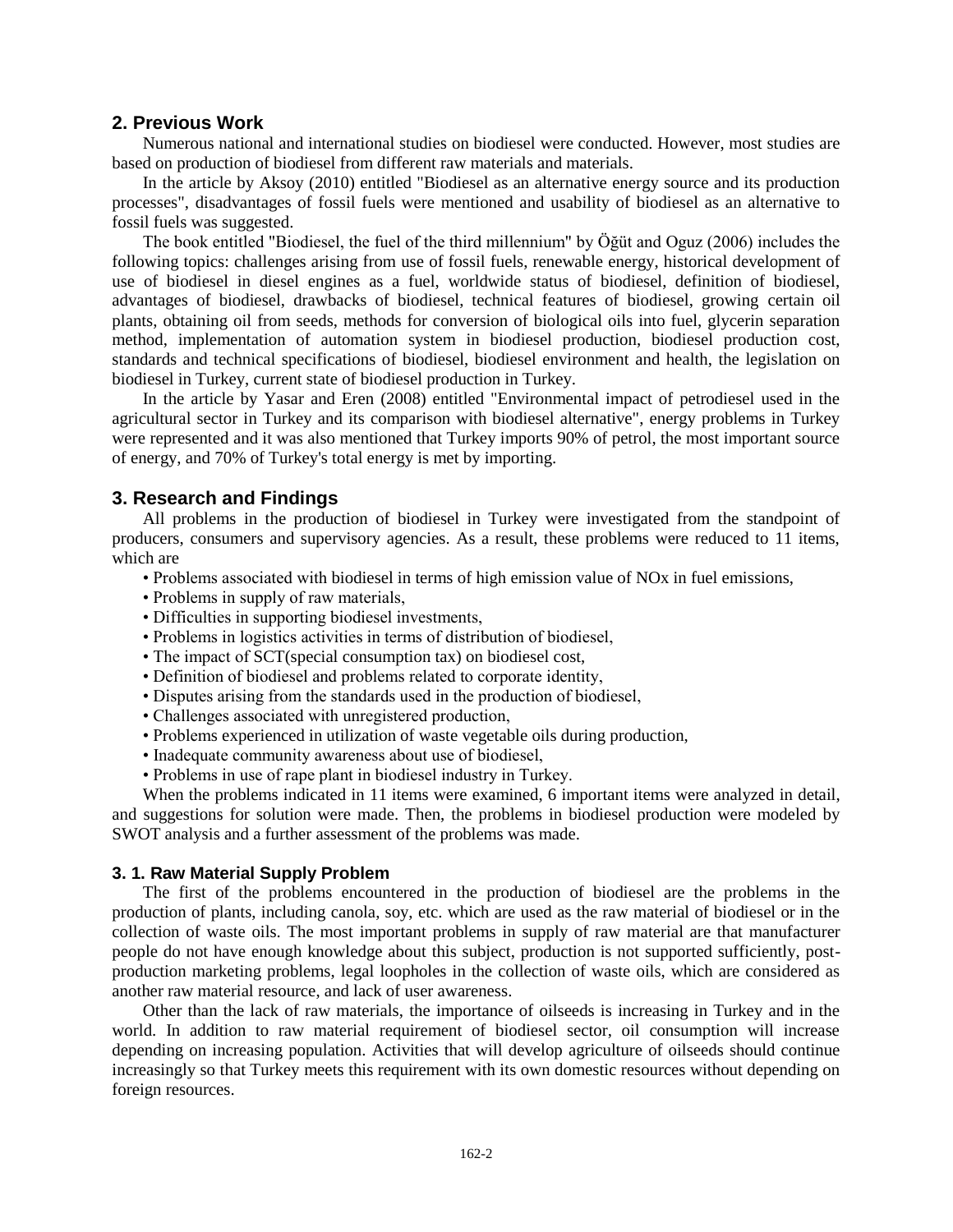In this context, energy agriculture farmers should be given incentive premiums, tax credits, agricultural support (seeds support, fuel support, fertilizer subsidy, etc.), idle unused lands should be utilized for energy agriculture, purchase guarantee should be provided to energy agriculture, contract farming should be expanded and lands should be allocated to energy agriculture by alternating cultivation method. Turkey should allocate funds to R&D work in this field, and biofuel work as well as R&D work should be supported. Thus, business opportunities will arise for farmers, rural-urban migration will be reduced. Increasing yield of vegetable oils to be used for biofuel production will also enable the development of vegetable oil industry.

As a result, Turkey will save energy and its dependence on foreign resources will be reduced. Furthermore, migration to metropolitan districts will be prevented, and improper urbanization, traffic jams, increased crime rates, educational and economic issues arising from migration will be remedied.

## **3. 2. Definition of Biodiesel and Lack of Corporate Identity**

Although biodiesel is an alternative energy source derived from vegetable oils, animal fats, domestic and industrial waste oils, it is evaluated pursuant to Petroleum Law 5015 in Turkey. Biodiesel is considered as an oil-free, clean and renewable alternative energy resource in the world and in Turkey, however, EMRA(Energy Market Regulatory Authority) classifies biodiesel as a petroleum product, which adversely affects development of biodiesel.

We can briefly describe institutionalization as a form of self-expression of an organization. Responsibility for biodiesel, in its current form, rests with Ministry of Finance, Ministry of Industry, Ministry of Environment and Forestry, Ministry of Agriculture and Livestock, and Ministry of Energy. It is not possible to remedy the problems related to biodisel because it is in the area of interest of many institutions, and it is not completely bound to a single institution. Binding biodiesel to an institution will allow Turkey to make faster breakthroughs on this matter.

#### **3. 3. Problem of Biodiesel Standards**

Biofuel -producing countries grow their own agricultural products and use them in the production process rather than importing raw materials. Countries particularly specialize in agricultural products conforming to their climate conditions. For example, the EU countries used rapeseed oil in biodiesel production and developed a standard according to this raw material. The USA preferred corn as raw material in bioethanol production, whereas Brazil preferred sugar cane. Asian countries of Indonesia and Malaysia use palm oil in biodiesel production.

Biodiesel was included in the blended products section of Oil Market Law No. 5015 in 2003, thus work related to the standard to be used in production has begun. On October 13th, 2005, the standard "Automotive fuels - Fatty acid methyl esters (FAME/BIODIESEL) - For diesel engines - Requirements and test methods" was adopted. Then, this standard was revised by TSE (Turkish Standards Institute) in 2009 and 2010. Currently, TS EN 14214+A1 "Automotive fuels - Fatty acid methyl esters (FAME/BIODIESEL) - For diesel engines - the standard for specifications and test methods", which was adopted on March 2nd, 2010, is in force. In line with this, TS No. 13314 "Biodiesel Fatty Acid Methyl Esters (FAME) Production Facilities - General Rules" was prepared and put into force on December 6th, 2007. While creating these standards, standards created by the EU for biodiesel production was taken as the basis.

Problems are experienced due to these standards, which began to be used without considering Turkey's agricultural product portfolio, climate conditions, etc. The EU countries use raw material oil as raw material in the production of biodiesel. Rapeseed oil is a raw material which is not produced to a large scale in Turkey, and little is known about its details. It is clear that Turkey will be an importer in the first stage, if rapeseed oil is used as the raw material. This is in contrast with the logic of meeting our energy needs by ourselves.

For this purpose, it will make more sense if standards aiming at using plants conforming to Turkey's agricultural conditions are developed.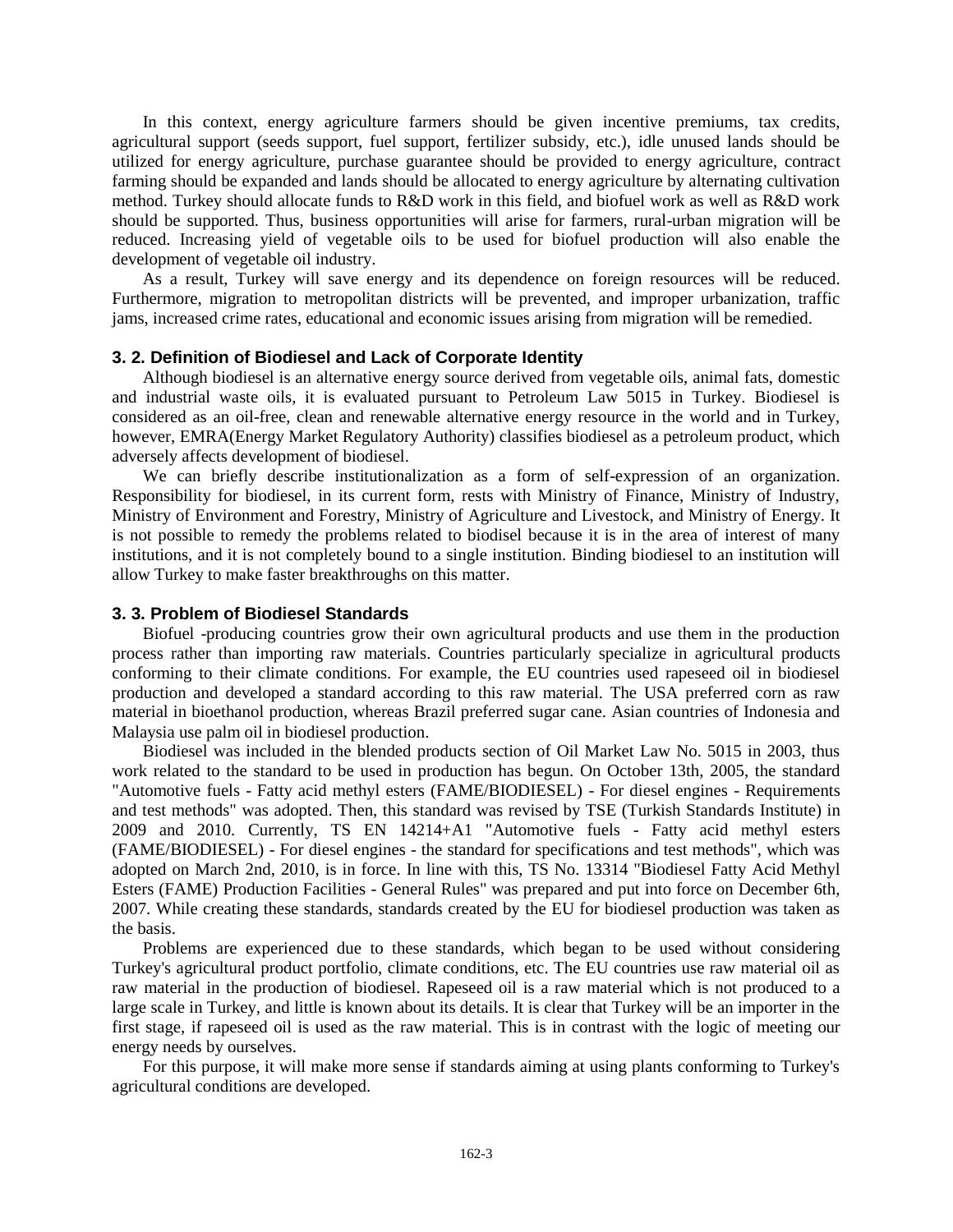## **3. 4. The Problem of Lack of Awareness of the Community on the Use of Biodiesel**

Many countries worldwide are using biodiesel effectively. In addition, they establish policies to increase the use of this fuel and constitute a biodiesel vision. However, there are two reasons for limited use of biodiesel in Turkey, which are wrong policies implemented on biodiesel and Turkish people's lack of knowledge about biodiesel. Although many academic studies have been carried about biodiesel, several professional organizations and co-operatives have been actively engaged with it and R & D work has been carried out, it is sad that the public is unaware of this subject. In this context, several activities should be undertaken to raise public awareness with regard to biodiesel.

Firstly, courses on this subject should be included in secondary and high school curricula, the mass media of radio, television, magazines, newspapers, the internet should be utilized, even short films under the name of public spotlight should be prepared and broadcasted in national and local television channels.

#### **3. 5. The Problem of Special Consumption Tax in Biodiesel Cost**

Special Consumption Tax (SCT) is an expenditure tax deducted on a fixed or proportional basis over certain goods or products in Turkey. First, it came up with amendments to law in the framework of harmonization with the European Union and was adopted by Law No. 4760 in 2002. The purpose of applying this tax in the European Union is to provide social benefits rather than generate revenue. Therefore, SCT is applied on luxury items (jewelry, fur, etc.), items harmful to health (alcohol, cigarettes, etc.) and items harmful to the environment (gasoline, etc.). SCT is not payable each time the same item is transferred, as in the case of VAT (value added tax). SCT arises when an item is imported or a piece of manufactured goods is delivered to its initial purchaser. In the case of motor vehicles, SCT is payable on behalf of the final consumer. Importers and first suppliers are taxpayers (Anonymous, 2012c).

SCT is one of the obstacles to widespread adoption of biodiesel throughout Turkey. Under normal conditions, considering that SCT should pursue a social objective, the best decision would be not subjecting biodiesel to SCT because biodiesel doesn't cause greenhouse effect, it will reduce dependence to foreign resources, increase employment as well as agricultural production, and reduce migration to metropolitan districts. Considering the positive effects of biodiesel, Ministry of Finance should waive tax revenues from SCT. EMRA should approach to exemption of biodiesel from SCT with the logic "the one who pollutes is the one who will pay", rather than unfair competition.

Biodiesel was initially included in products blended with liquid fuel in article 7 of Oil Market Law No. 5015 dated 30.12.2003. In addition, it is stated in article 9 of the law that products blended with liquid fuel are subject to the equivalent tax rate imposed on liquid fuel, and that products obtained from domestic agricultural products and blended with liquid fuel are exempt from this provision. Then, on April 4th, 2006, in Law 5479 on Income Tax, Law on Public Debt Collection Procedure, Law on Special Consumption Tax and in article 16 of Law on Amending Tax Procedural Law, a SCT of 0.6498 TL per liter has been introduced. However, with the decision of the Council of Ministers on December 8th, 2006, exemption from SCT, which applies to 2% of biodiesel obtained from agricultural products produced in Turkey, was introduced by article 2 of Special Consumption Tax Law No. 4760. Only biodiesel derived from waste cooking oil are excluded from this tax exemption. In the following years, SCT has continued to increase. Imposing a SCT of 0.72, 0.80, 0.91 and 1.1209 TL on biodiesel which is not obtained from waste oils and domestic agricultural products as raw material was introduced by the decisions of Council of Ministers dated November 2nd, 2007, July 15th, 2009, December 31st, 2009 and September 20th, 2012, respectively.

When foreign trade figures by years are examined, it is evident that the share of imports in foreign trade volume constantly increased. Imports in 2000 were around USD 54 billion, while this figure reached USD 240 billion as of 2011. On the other hand, when crude oil import figures by year are examined, an average of 21 million tonnes of oil was imported between 2002 and 2011. When it is considered that the average price of a barrel of crude oil is USD 120, crude oil import of around USD 20 billion is carried out per annum.

When foreign trade volume of coke and refined petroleum products by years are examined, imports of approximately USD 18 billion were carried out in 2011. Turkey imports oil and petroleum products of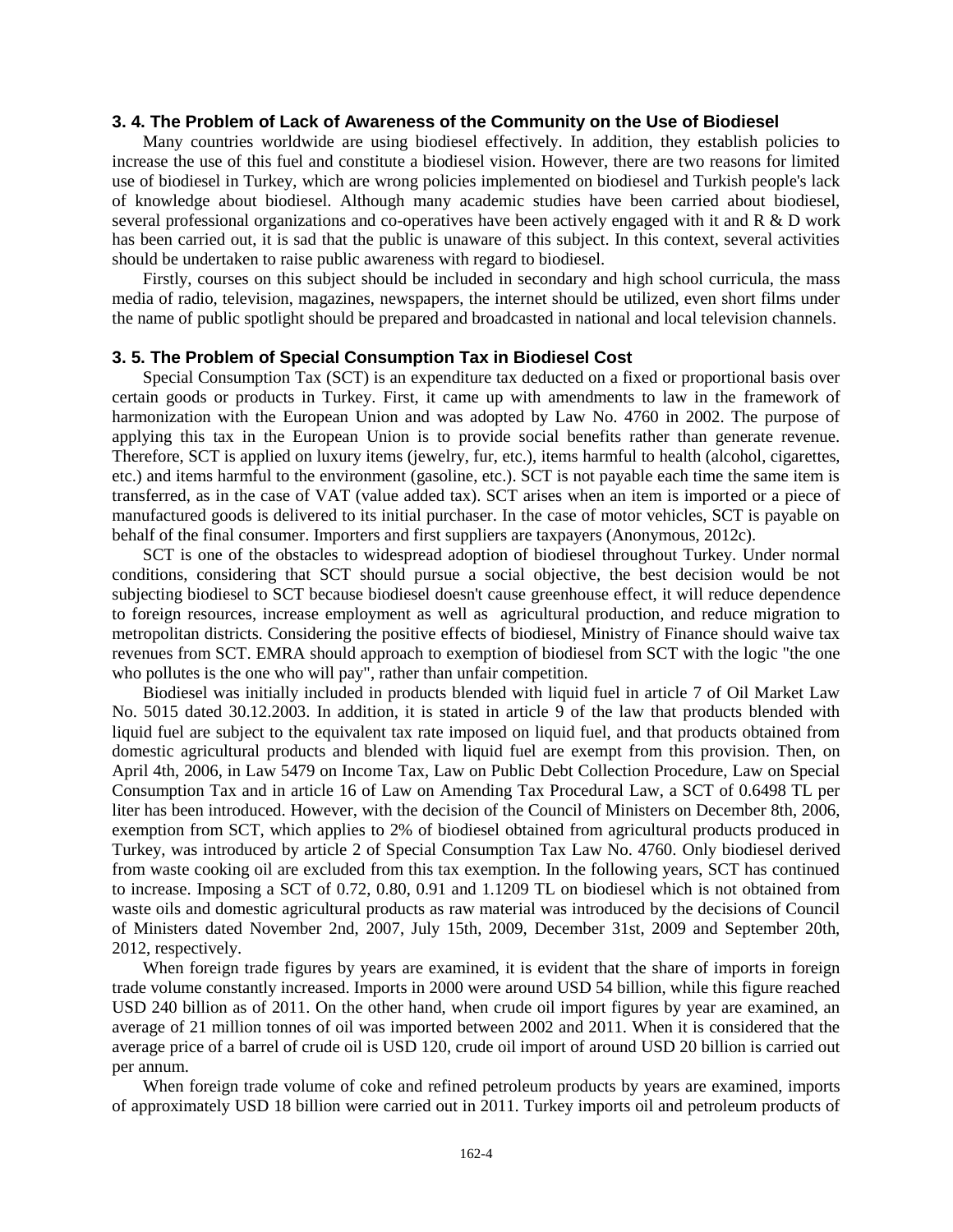approximately USD 40 billion in total. Furthermore, the increase in consumption of oil and petroleum products in years is known to increase exhaust emissions that will cause greenhouse effect.

When greenhouse gas emissions by sector are analyzed, they were equivalent to a total of 187 million tons of  $CO<sub>2</sub>$  in 1990 and 401 million tons of  $CO<sub>2</sub>$  in 2010.

In this context, if SCT on biodiesel is reduced or annulled completely, our foreign trade deficit thus our dependence on foreign resources as well as greenhouse effect causing global warming will be significantly reduced.

#### **3. 6. The Problem of Biodiesel Distribution and Logistics**

Logistics is one of the most important factors affecting biofuel cost and covers transport to sales station, storage of the final product, and organization and planning of these functions.

For fulfilment of these activities, the government should support companies with incentives, including tax deduction, meeting insurance premiums, VAT refund, exemption from VAT, land allocation, and provision of funding with low interest rates to logistics investors. As a result, biofuel production costs will be reduced and accordingly logistics industry will become active.

#### **3. 7. Recent Developments Related to Biodiesel**

Energy Market Regulatory Authority (EMRA) introduced an obligation to add local contribution to be increased gradually every year as from 2013 in gasoline and diesel fuel. Fatty acid methyl ester (FAME) content produced from local agricultural products (biodiesel) of types of diesel fuel supplied to the market as liquid fuel must be:

- At least 1 percent as of January 1st, 2014,
- At least 2 percent as of January 1st, 2015,
- At least 3 percent as of January 1st, 2016.

EMRA's decision makes addition of agricultural products to liquid fuel compulsory, while this decision implies promotion of production of domestic biofuels. In 2011, if density of diesel is taken as 0.845 gr/cm<sup>3</sup>, about 14.7 million tons or 17.4 million m<sup>3</sup> of diesel was consumed in Turkey. If a blending of 3% to diesel is made compulsory, 522 thousand  $m<sup>3</sup>$  or 441 thousand tons of biodiesel are needed.

EMRA's positive attitude about local contribution should also support other matters referred to as problems herein. This will reduce energy import, which is one of Turkey's most important import items, and make a big contribution to Turkey's progress at a rapid pace toward becoming a self-sufficient state.

## **4. Assessment of Problems in Turkey by SWOT Analysis Technique**

SWOT is an analysis technique which covers internal and external state analysis and helps one determine current state of the process, accordingly, set forth its strengths and weaknesses, opportunities faced by the process and elements of threat (Table 1).

| Abridgment | <b>Mean</b> | <b>Description</b>                                                   |
|------------|-------------|----------------------------------------------------------------------|
|            | Strength    | Identification of strengths/superior qualities of biodiesel industry |
| W          | Weakness    | Identification of weaknesses/weaker qualities of biodiesel industry  |
| O          | Opportunity | Identification of opportunities of biodiesel industry                |
| т          | Threat      | Identification of threats and hazards faced by biodiesel industry    |

Table. 1. Description of Swot analysis techniques.

#### **4. 1. Strengths Of Biodiesel Industry**

• Suitable climate conditions and soil structure for cultivation of many oil plants

- High potential of waste vegetable oil
- Widespread use of modern agricultural machinery in Turkey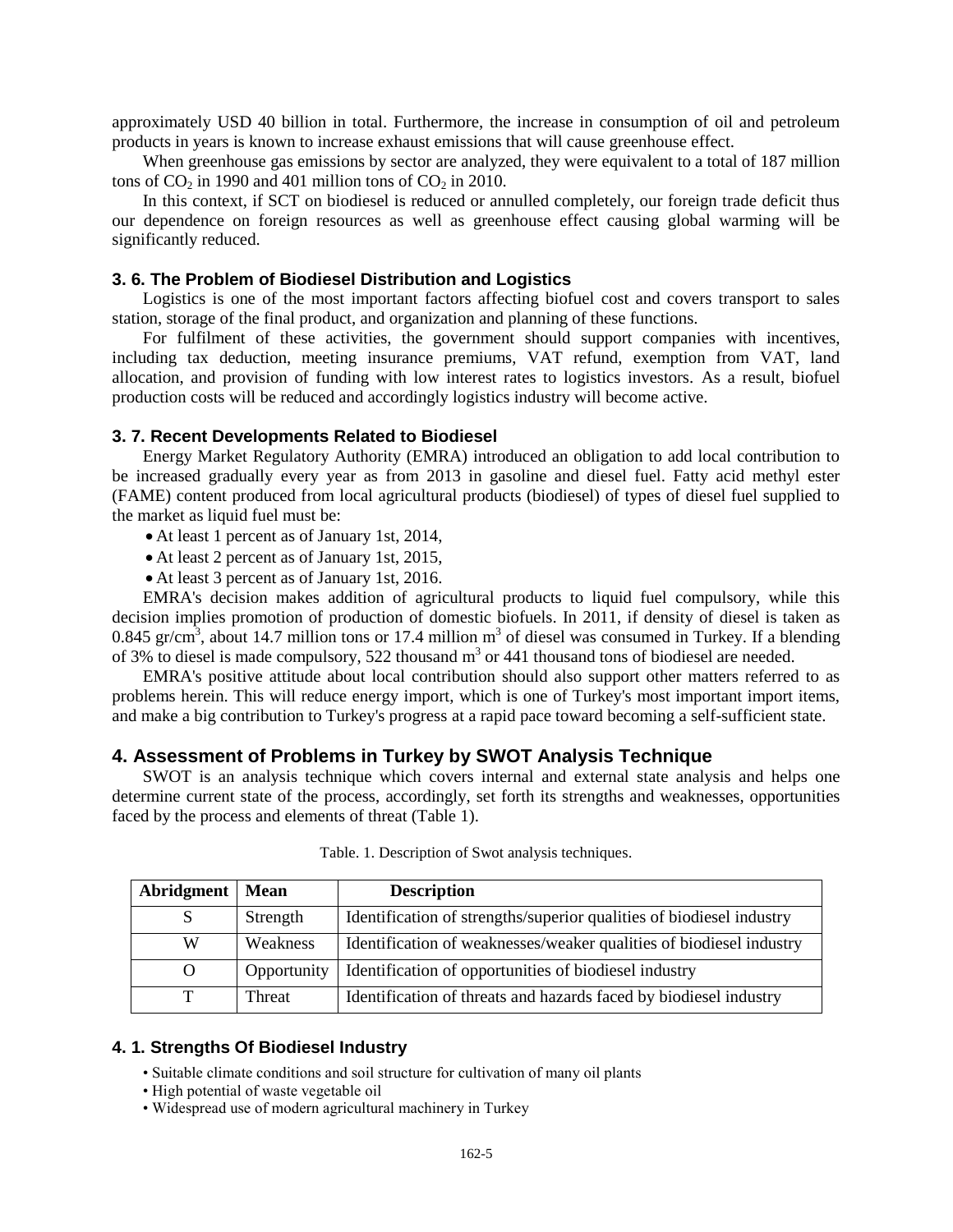• Sufficient level of potential population to be employed in agricultural work of Turkey

# **4. 2. Weaknesses Of Biodiesel Industry**

- Raw material problem
- High Special Consumption Tax and Value Added Tax
- Absence of a law only related to biofuels, including biodiesel; that biodisel is included in the oil law although it has plant and animal origin
- Putting quality standards prepared by the EU countries into effect without considering Turkey's potential for raw material
- That biodiesel is in the area of interest of Ministries of Finance, Environment and Energy; absence of an institutional structure that will organize all of them
- That many municipalities are not actively involved in collection of waste vegetable oils and informing the public in Turkey

# **4. 3. Potential Risks And Threats That Biodiesel Industry Will Face**

- General price increase in vegetable-based products
- Food security
- That non-standard production and unregistered production become widespread
- Import of vegetable oil
- Increase in foreign trade deficit in line with shortage of vegetable oils
- Spread of waste vegetable and animal oils to the environment because of failure to effectively collect them or making them available for consumption again after they are passed through a number of processes
- Increase in shortage of vegetable oils

# **4. 4. Opportunities That Biodiesel Industry Has**

- Evaluation of waste vegetable oils and animal fats, and its positive contribution to the environment
- Ensuring increase in employment in agriculture sector
- Reduction in crime rates, problems in education, health and traffic in metropolitan districts due to the reduction of migration from rural areas to metropolitan districts
- Increase in the amount of glycerin and pulps obtained as a result of production of biodiesel and, accordingly, decrease in the overall price for these products
- Export of biodiesel produced, and accordingly ensuring a decrease in foreign trade deficit
- Production of vegetable oil crops in the lands covered by Southeastern Anatolia Project

# **5. Conclusion**

Biodiesel industry involves activities, including supply of raw material to be used, installation of industrial facilities where raw material will be processed and final product will be obtained and delivery of the final product to the consumer. Considering employment to be created by agricultural, industrial and logistics sectors, which will reduce Turkey's dependence on foreign resources, its positive contribution to the environment, any support and incentives to be provided by Turkish government for development of such sector are important. It is particularly important that the government provides funds with low interest rate to be required for infrastructure and equipment investment of facilities to be established, and makes insurance premium payments in addition to land allocation, supports to be provided by the government in energy costs, provision of customs duty exemption for equipment imported, exemption from VAT, and VAT refund.

On the other hand, activities in biodiesel industry should be facilitated by incentives, including provision of tax deductions and insurance premium payments by the government also in the logistics sector, VAT exemption, VAT refund, provision of funding with low interest rate for investments in the